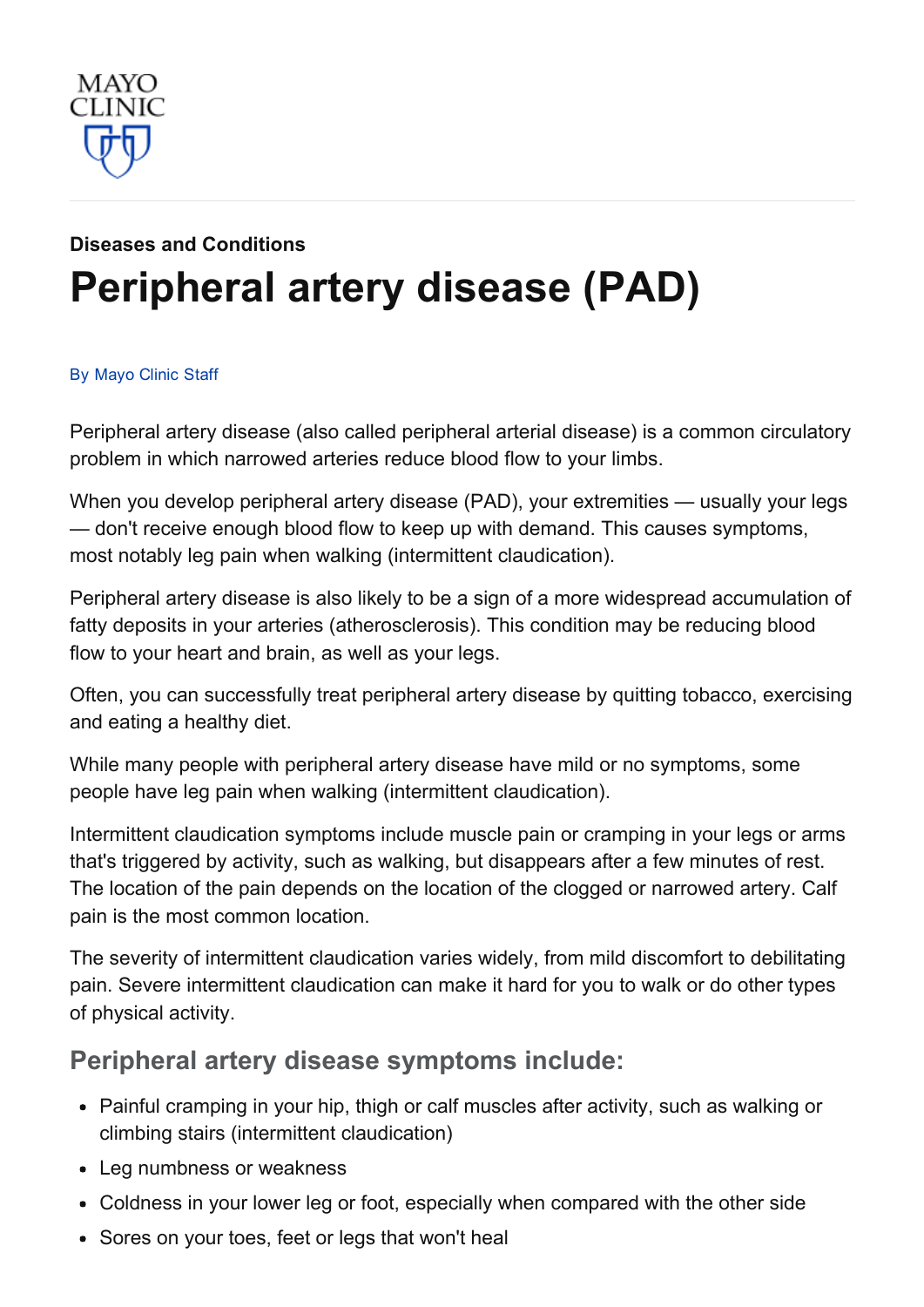- A change in the color of your legs
- Hair loss or slower hair growth on your feet and legs
- Slower growth of your toenails
- Shiny skin on your legs
- No pulse or a weak pulse in your legs or feet
- Erectile dysfunction in men

If peripheral artery disease progresses, pain may even occur when you're at rest or when you're lying down (ischemic rest pain). It may be intense enough to disrupt sleep. Hanging your legs over the edge of your bed or walking around your room may temporarily relieve the pain.

#### When to see a doctor

If you have leg pain, numbness or other symptoms, don't dismiss them as a normal part of aging. Call your doctor and make an appointment.

Even if you don't have symptoms of peripheral artery disease, you may need to be screened if you are:

- Over age 70
- Over age 50 and have a history of diabetes or smoking
- Under age 50, but have diabetes and other peripheral artery disease risk factors, such as obesity or high blood pressure

Peripheral artery disease is often caused by atherosclerosis. In atherosclerosis, fatty deposits (plaques) build up in your artery walls and reduce blood flow.

Although the heart is usually the focus of discussion of atherosclerosis, this disease can and usually does affect arteries throughout your body. When it occurs in the arteries supplying blood to your limbs, it causes peripheral artery disease.

Less commonly, the cause of peripheral artery disease may be blood vessel inflammation, injury to your limbs, unusual anatomy of your ligaments or muscles, or radiation exposure.

Factors that increase your risk of developing peripheral artery disease include:

- Smoking
- Diabetes
- Obesity (a body mass index over 30)
- High blood pressure (140/90 millimeters of mercury or higher)
- High cholesterol (total blood cholesterol over 240 milligrams per deciliter, or 6.2 millimoles per liter)
- Increasing age, especially after reaching 50 years of age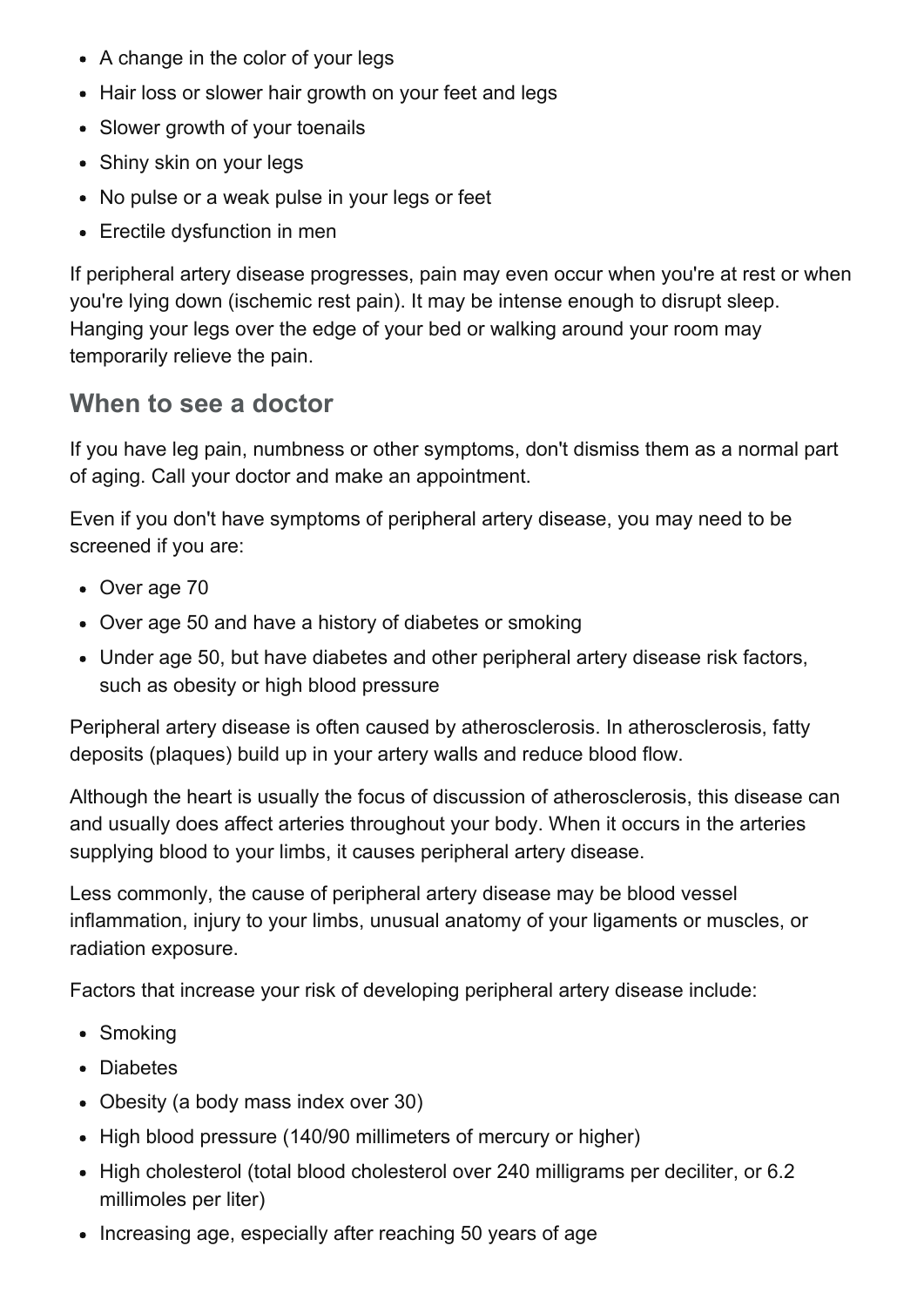- A family history of peripheral artery disease, heart disease or stroke
- High levels of homocysteine, a protein component that helps build and maintain tissue

People who smoke or have diabetes have the greatest risk of developing peripheral artery disease due to reduced blood flow.

If your peripheral artery disease is caused by a buildup of plaques in your blood vessels (atherosclerosis), you're also at risk of developing:

- Critical limb ischemia. This condition begins as open sores that don't heal, an injury, or an infection of your feet or legs. Critical limb ischemia occurs when such injuries or infections progress and can cause tissue death (gangrene), sometimes requiring amputation of the affected limb.
- Stroke and heart attack. The atherosclerosis that causes the signs and symptoms of peripheral artery disease isn't limited to your legs. Fat deposits also build up in arteries supplying your heart and brain.

You're likely to start by seeing your family doctor or a general practitioner. However, you may then be referred to a doctor who specializes in disorders of blood vessels (vascular specialist) or a doctor who specializes in the heart and circulatory system (cardiologist).

Because appointments can be brief, and there's often a lot of ground to cover, it's a good idea to arrive well prepared. Here's some information to help you get ready for your appointment, and what to expect from your doctor.

### What you can do

- Write down any symptoms you're experiencing, including any that may seem unrelated to the reason for which you scheduled the appointment.
- Make a list of all medications, vitamins or supplements that you're taking, and include dosage information.
- Write down questions to ask your doctor.

Your time with your doctor may be limited, so preparing a list of questions can help you make the most of your time together. For peripheral artery disease, some basic questions to ask your doctor include:

- What's the most likely cause of my symptoms?
- Are there other possible causes for my symptoms?
- What kinds of tests do I need? Do these tests require any special preparation?
- Is peripheral artery disease temporary or long lasting?
- What treatments are available, and which do you recommend?
- What types of side effects can I expect from treatment?
- Are there any alternatives to the primary approach that you're suggesting?
- What can I do on my own that might help me get better?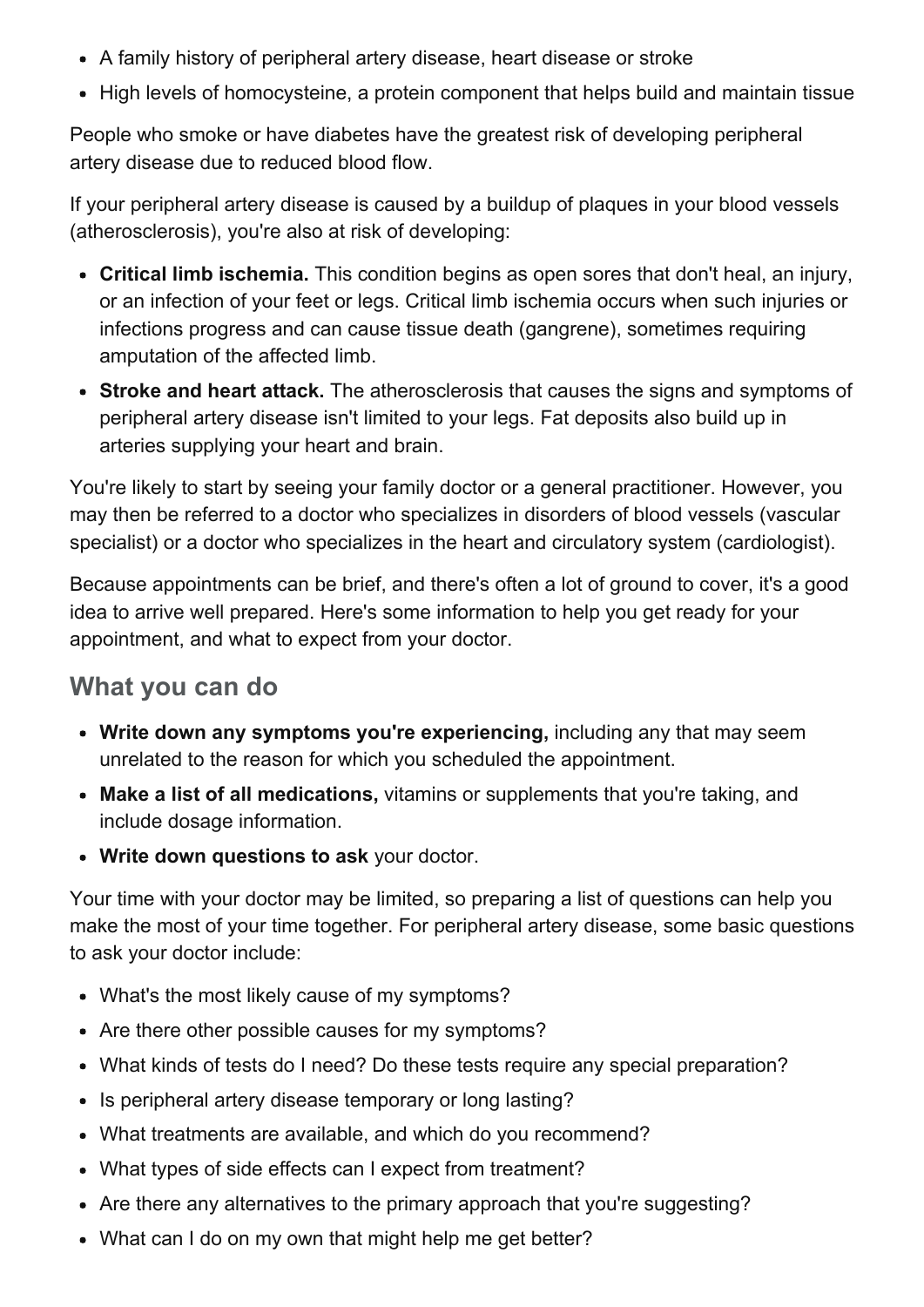- I have other health conditions. How can I best manage these conditions together?
- Is there a generic alternative to the medicine you're prescribing me?
- Are there any brochures or other printed material that I can take home with me? What websites do you recommend visiting?

In addition to the questions that you've prepared to ask your doctor, don't hesitate to ask questions during your appointment anytime you don't understand something.

### What to expect from your doctor

Your doctor is likely to ask you a number of questions. Being ready to answer them may reserve time to go over any points you want to spend more time on. Your doctor may ask:

- When did you first begin experiencing symptoms?
- Are your symptoms continuous or occasional?
- Do your symptoms get worse when you exercise?
- How severe are your symptoms?
- Do your symptoms get better when you're resting?
- Do you use tobacco products? If yes, how much?

#### What you can do in the meantime

If you're a smoker, it's never too soon to quit smoking. Smoking increases the risk of peripheral artery disease and can make existing PAD worse. Other healthy lifestyle habits you can immediately adopt are eating less saturated fat and adding more fruits and vegetables to your diet.

Some of the tests your doctor may rely on to diagnose peripheral artery disease are:

- Physical exam. Your doctor may find signs of PAD during a physical examination, such as a weak or absent pulse below a narrowed area of your artery, whooshing sounds (bruits) over your arteries that can be heard with a stethoscope, evidence of poor wound healing in the area where your blood flow is restricted, and decreased blood pressure in your affected limb.
- Ankle-brachial index (ABI). This is a common test used to diagnose PAD. It compares the blood pressure in your ankle with the blood pressure in your arm. To get a blood pressure reading, your doctor uses a regular blood pressure cuff and a special ultrasound device to evaluate blood pressure and flow. You may walk on a treadmill and have readings taken before and immediately after exercising to capture the severity of the narrowed arteries during walking.
- Ultrasound. Special ultrasound imaging techniques, such as Doppler ultrasound, can help your doctor evaluate blood flow through your blood vessels and identify blocked or narrowed arteries.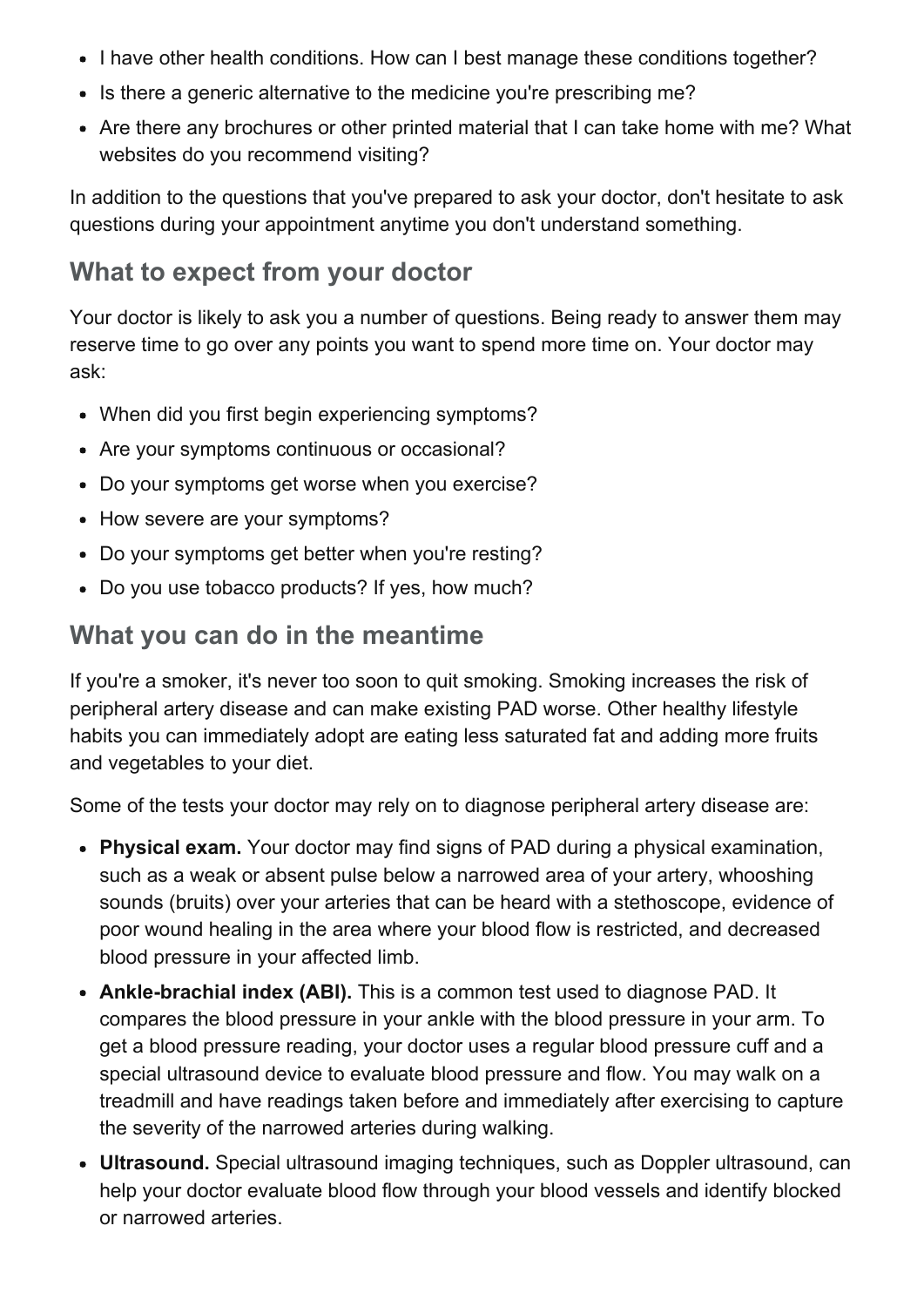- Angiography. By injecting a dye (contrast material) into your blood vessels, this test allows your doctor to view blood flow through your arteries as it happens. Your doctor is able to trace the flow of the contrast material using imaging techniques, such as Xray imaging or procedures called magnetic resonance angiography (MRA) or computerized tomography angiography (CTA). Catheter angiography is a more invasive procedure that involves guiding a catheter through an artery in your groin to the affected area and injecting the dye that way. Although invasive, this type of angiography allows for simultaneous diagnosis and treatment — finding the narrowed area of a blood vessel and then widening it with an angioplasty procedure or administering medication to improve blood flow.
- Blood tests. A sample of your blood can be used to measure your cholesterol and triglycerides and to check for diabetes.

Treatment for peripheral artery disease has two major goals. The first is to manage symptoms, such as leg pain, so that you can resume physical activities. The second is to stop the progression of atherosclerosis throughout your body to reduce your risk of heart attack and stroke.

You may be able to accomplish these goals with lifestyle changes. If you smoke, quitting is the single most important thing you can do to reduce your risk of complications.

If lifestyle changes are not enough, you need additional medical treatment. Your doctor may prescribe medicine to prevent blood clots, lower blood pressure and cholesterol, and control pain and other symptoms.

### **Medications**

- Cholesterol-lowering medications. You may take a cholesterol-lowering drug called a statin to reduce your risk factor of heart attack and stroke. The goal for people who have peripheral artery disease is to reduce low-density lipoprotein (LDL) cholesterol, the "bad" cholesterol, to less than 100 milligrams per deciliter (mg/dL), or 2.6 millimoles per liter (mmol/L). The goal is even lower if you have additional major risk factors for heart attack and stroke, especially diabetes or continued smoking.
- High blood pressure medications. If you also have high blood pressure, your doctor may prescribe medications to lower it. The goal of this therapy is to reduce your systolic blood pressure (the top number of the two numbers) to 140 millimeters of mercury (mm Hg) or lower and your diastolic blood pressure (the bottom number) to 90 mm Hg or lower. If you have diabetes, your blood pressure target is under 130/80 mm Hg.
- Medication to control blood sugar. If you also have diabetes, it becomes even more important to control your blood sugar (glucose) levels. Talk with your doctor about what your blood sugar goals are and what steps you need to take to achieve these goals.
- Medications to prevent blood clots. Because peripheral artery disease is related to reduced blood flow to your limbs, it's important to reduce your risk of blood clots. A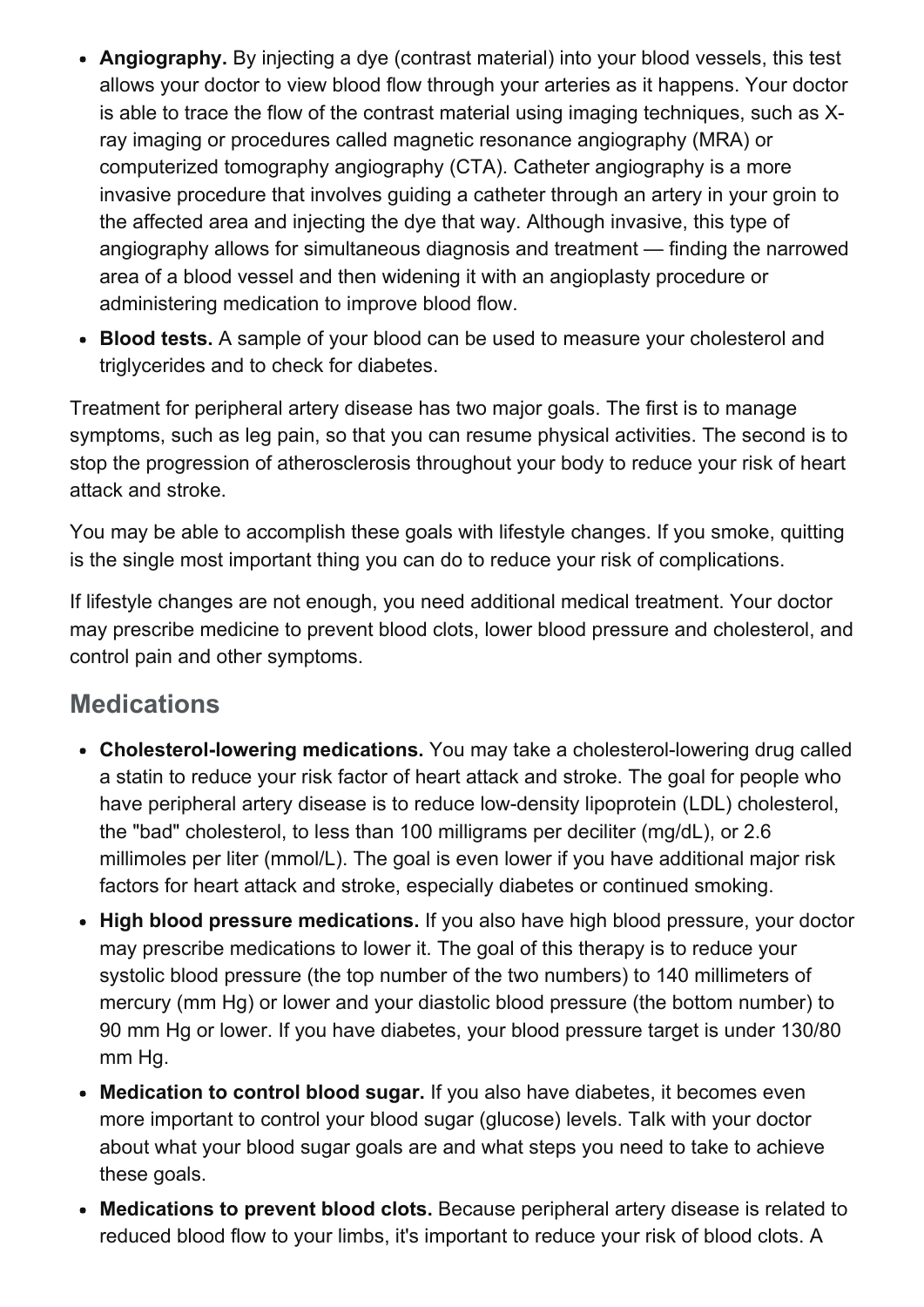blood clot can completely block an already narrowed blood vessel and cause tissue death. Your doctor may prescribe daily aspirin therapy or another medication that helps prevent blood clots, such as clopidogrel (Plavix).

• Symptom-relief medications. The drug cilostazol (Pletal) increases blood flow to the limbs both by preventing blood clots and by widening the blood vessels. It specifically helps treat symptoms of claudication, such as leg pain, for people who have peripheral artery disease. Common side effects of this medication include headache and diarrhea. An alternative to cilostazol is pentoxifylline (Trental); however, it's generally less effective. But, side effects are rare with this medication.

# Angioplasty and surgery

In some cases, angioplasty or surgery may be necessary to treat peripheral artery disease that's causing intermittent claudication:

- Angioplasty. In this procedure, a small hollow tube (catheter) is threaded through a blood vessel to the affected artery. There, a small balloon on the tip of the catheter is inflated to reopen the artery and flatten the blockage into the artery wall, while at the same time stretching the artery open to increase blood flow. Your doctor may also insert a mesh framework called a stent in the artery to help keep it open. This is the same procedure doctors use to open heart arteries.
- Bypass surgery. Your doctor may create a graft bypass using a vessel from another part of your body or a blood vessel made of synthetic fabric. This technique allows blood to flow around — or bypass — the blocked or narrowed artery.
- Thrombolytic therapy. If you have a blood clot blocking an artery, your doctor may inject a clot-dissolving drug into your artery at the point of the clot to break it up.

# Supervised exercise program

In addition to medications or surgery, your doctor may prescribe a supervised exercise training program to increase the distance you can walk pain-free. Regular exercise improves symptoms of PAD by a number of methods, including helping your body use oxygen more efficiently.

Many people can manage the symptoms of peripheral artery disease and stop the progression of the disease through lifestyle changes, especially quitting smoking. To stabilize or improve PAD:

- Stop smoking. Smoking contributes to constriction and damage of your arteries and is a significant risk factor for the development and worsening of PAD. If you smoke, quitting is the most important thing you can do to reduce your risk of complications. If you're having trouble quitting on your own, ask your doctor about smoking cessation options, including medications to help you quit.
- Exercise. This is a key component. Success in treatment of PAD is often measured by how far you can walk without pain. Proper exercise helps condition your muscles to use oxygen more efficiently. Your doctor can help you develop an appropriate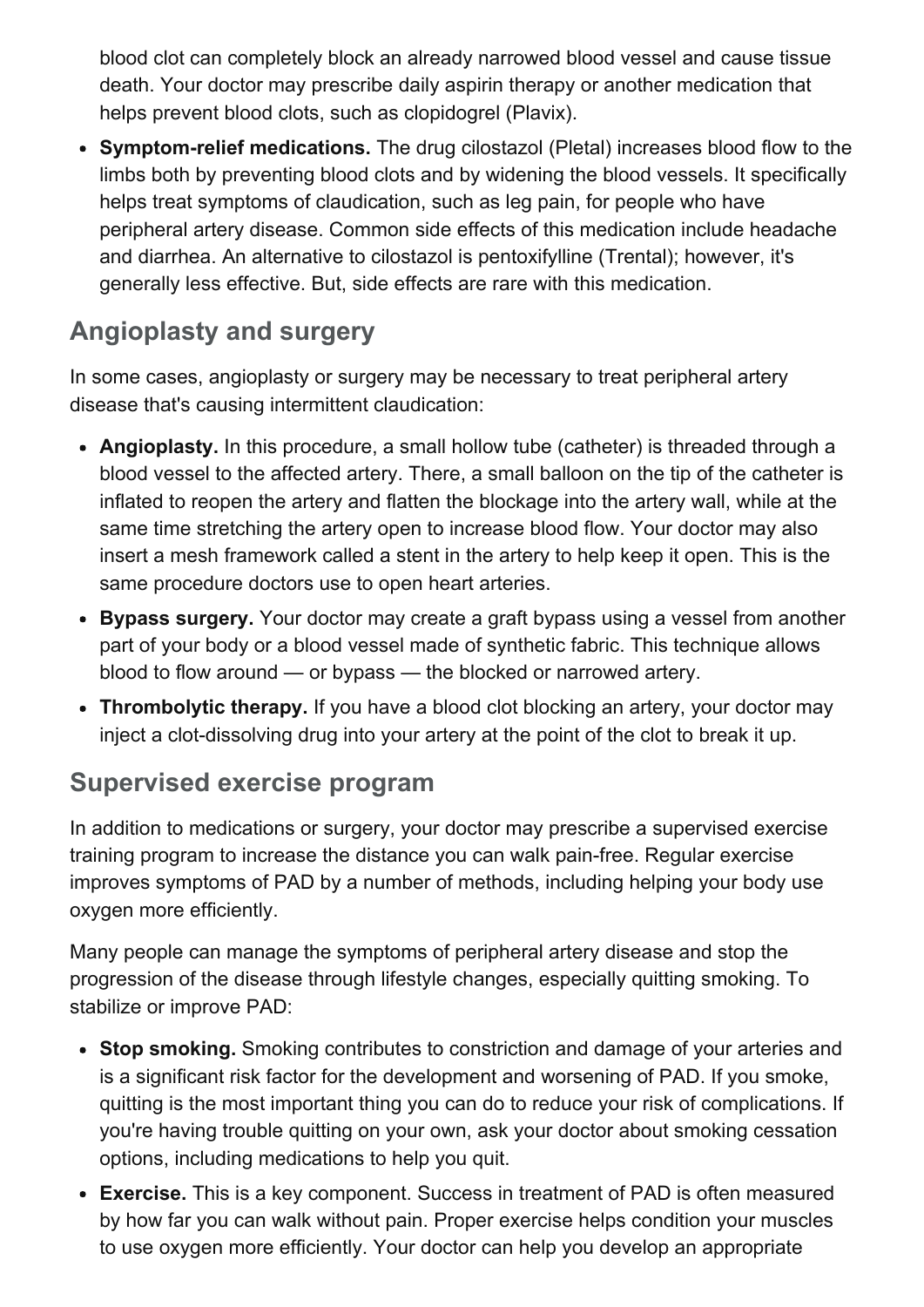exercise plan. He or she may refer you to a claudication exercise rehabilitation program.

- Eat a healthy diet. A heart-healthy diet low in saturated fat can help control your blood pressure and cholesterol levels, which contribute to atherosclerosis.
- Avoid certain cold medications. Over-the-counter cold remedies that contain pseudoephedrine (Advil Cold & Sinus, Aleve Sinus & Headache, Claritin-D, Sudafed, Tylenol Cold, Zyrtec-D, others) constrict your blood vessels and may increase your PAD symptoms.

## Careful foot care

In addition to the above suggestions, take good care of your feet. People with peripheral artery disease, especially those who also have diabetes, are at risk of poor healing of sores on the lower legs and feet. Poor blood circulation can postpone or prevent proper healing and increases the risk of infection. Follow this advice to care for your feet:

- Wash your feet daily, dry them thoroughly and moisturize often to prevent cracks that can lead to infection. Don't moisturize between the toes, however, as this can encourage fungal growth.
- Wear well-fitting shoes and thick, dry socks.
- Promptly treat any fungal infections of the feet, such as athlete's foot.
- Take care when trimming your nails.
- Avoid walking barefoot.
- Have a foot doctor (podiatrist) treat bunions, corns or calluses.
- See your doctor at the first sign of a sore or injury to your skin.

The blood-thinning effects of ginkgo may allow people with intermittent claudication to walk longer distances with less pain. However, this herbal remedy can cause bleeding when taken in high doses, and it could be dangerous if paired with anti-platelet medications, including aspirin, which are commonly prescribed to people with PAD. Talk to your doctor before you consider taking ginkgo for relief from leg pain.

Peripheral artery disease can be very frustrating, especially when the exercise that will help you get better causes you pain. Don't get discouraged, however. As you continue exercising, you'll increase the distance you can walk without pain.

You may find it helpful to raise the head of your bed by four to six inches (10 to 15 centimeters), because keeping your legs below the level of your heart usually lessens pain.

Another tip for reducing your symptoms is to avoid cold temperatures as much as possible. If you can't avoid the cold, be sure to dress in warm layers.

The best way to prevent claudication is to maintain a healthy lifestyle. That means:

• Quit smoking if you're a smoker.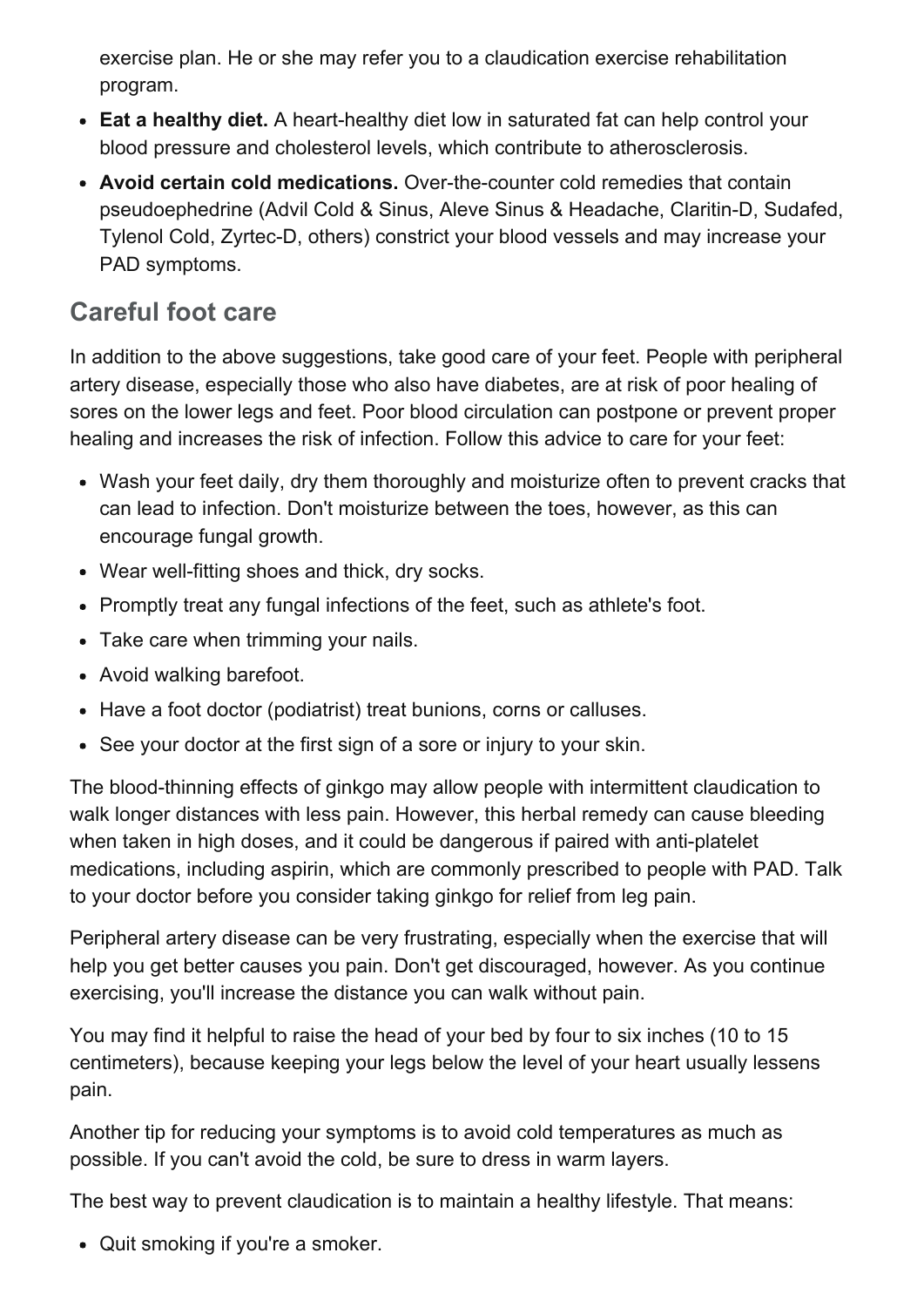- If you have diabetes, keep your blood sugar in good control.
- Exercise regularly. Aim for 30 minutes at least three times a week after you've gotten your doctor's OK.
- Lower your cholesterol and blood pressure levels, if applicable.
- Eat foods that are low in saturated fat.
- Maintain a healthy weight.

#### References

- 1. Peripheral artery disease. The Merck Manuals: The Merck Manual for Healthcare Professionals. http://www.merck.com/mmpe/print/sec07/ch080/ch080f.html. Accessed May 8, 2012.
- 2. Peripheral artery disease. National Heart, Lung, and Blood Institute. http://www.nhlbi.nih.gov/health/healthtopics/topics/pad/. Accessed May 8, 2012.
- 3. Mohler III ER. Clinical features, diagnosis, and natural history of lower extremity peripheral arterial disease. http://www.uptodate.com/index. Accessed May 8, 2012.
- 4. Prevention and treatment of PAD. American Heart Association. http://www.heart.org/HEARTORG/Conditions/More/PeripheralArteryDisease/Prevention-and-Treatment-of-PAD\_UCM\_301308\_Article.jsp. Accessed May 8, 2012.
- 5. Hirsch AT, et al. ACC/AHA 2005 guidelines for the management of patients with peripheral arterial disease. Journal of the American College of Cardiology. 2006;47:e1.
- 6. Rooke TW, et al. 2011 ACCF/AHA focused update of the guideline for the management of patients with peripheral arterial disease. Circulation. 2011;124:2020.
- 7. Kuller LH. Does ginkgo biloba reduce the risk of cardiovascular events? Circulation: Cardiovascular Quality and Outcomes. 2010;3:41.

#### June 22, 2012

Original article: http://www.mayoclinic.org/diseases-conditions/peripheral-artery-disease/basics/definition/con-20028731

Any use of this site constitutes your agreement to the Terms and Conditions and Privacy Policy linked below.

Terms and [Conditions](http://www.mayoclinic.org/about-this-site/terms-conditions-use-policy) **[Privacy](http://www.mayoclinic.org/about-this-site/privacy-policy) Policy** Notice of Privacy [Practices](http://www.mayoclinic.org/about-mayo-clinic/notice-of-privacy-practices)

Mayo Clinic is a not-for-profit organization and proceeds from Web advertising help support our mission. Mayo Clinic does not endorse any of the third party products and services advertised.

Advertising and [sponsorship](http://www.mayoclinic.org/about-this-site/advertising-sponsorship-policy) policy Advertising and sponsorship [opportunities](http://www.mayoclinic.org/about-this-site/advertising-sponsorship)